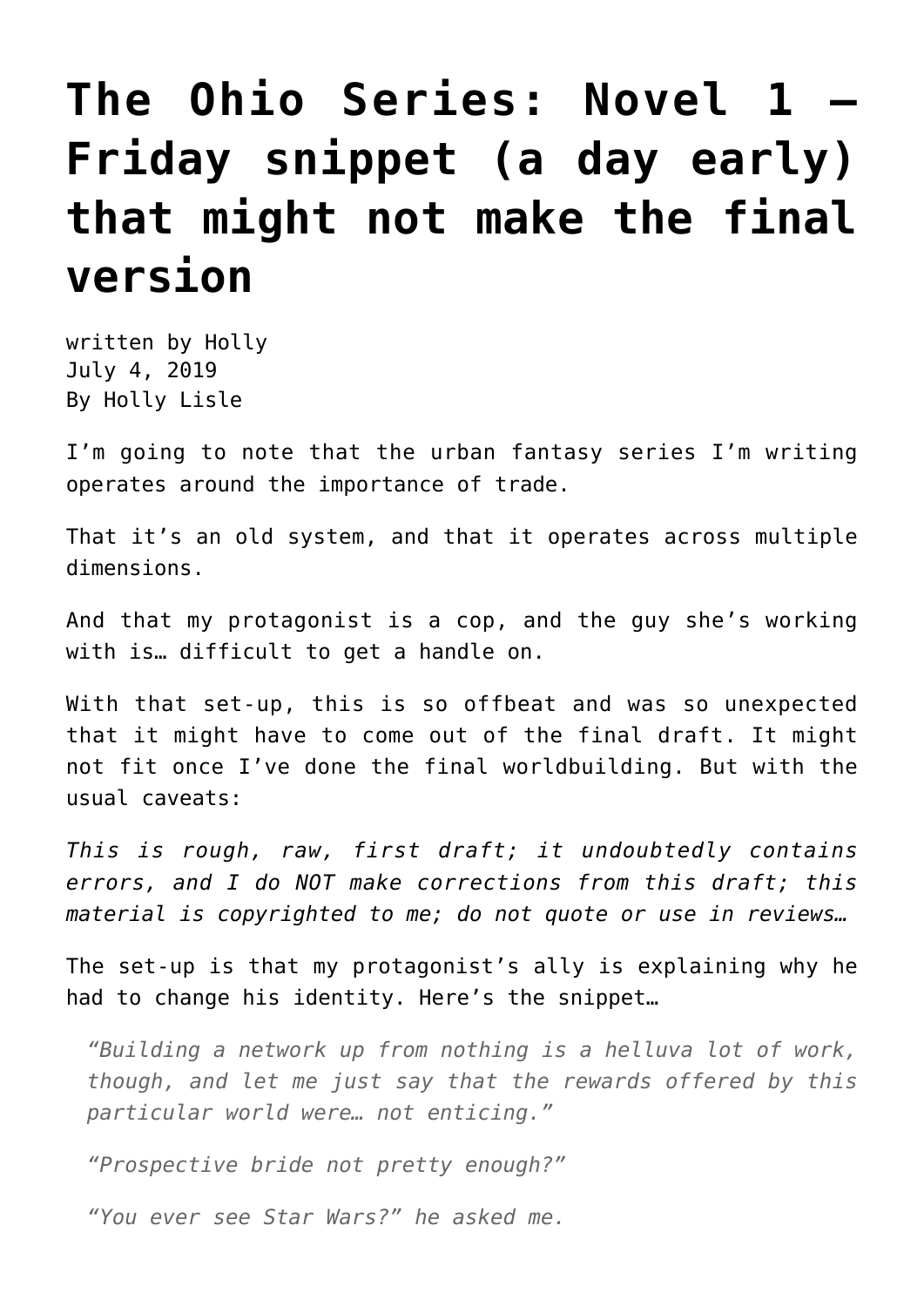*"Sure."*

*"She looked a lot like Princess Leia, minus the sticky-bun hairdo. And was a real princess."*

*"Then what was the problem?"*

*"She was a real princess. And a cannibal. She'd had two previous prospective bridegrooms killed and cooked when they failed to live up to her expectations."*

*Every once in a while, the words that come out of someone else's mouth are so utterly ludicrous that it doesn't even matter if they could be true. Or might be horrible. The shock value of them catches you, and you crack.*

*I just lost it, right then, right there. Laughed my ass off. Had tears running from my eyes, had to excuse myself to go blow my nose.*

*When I got back, he was staring at me, an accusatory expression on his handsome face. "That wasn't a joke."*

*"Dude," I said. "Cannibal princess. I'm sorry, but I keep seeing Princess Leia cooking Han Solo and serving him with cranberry sauce."*

Yeah. It's definitely out there.

In other updates, the Sweater From Hell required a complete rip back of [the sleeve I was starting here.](https://hollylisle.com/the-ohio-series-a-chaos-writing-day-and-seeking-calm-through-abusive-knitting/)

Too much flipping of the whole sweater while knitting the sleeve in.

So now I'm doing it this way…